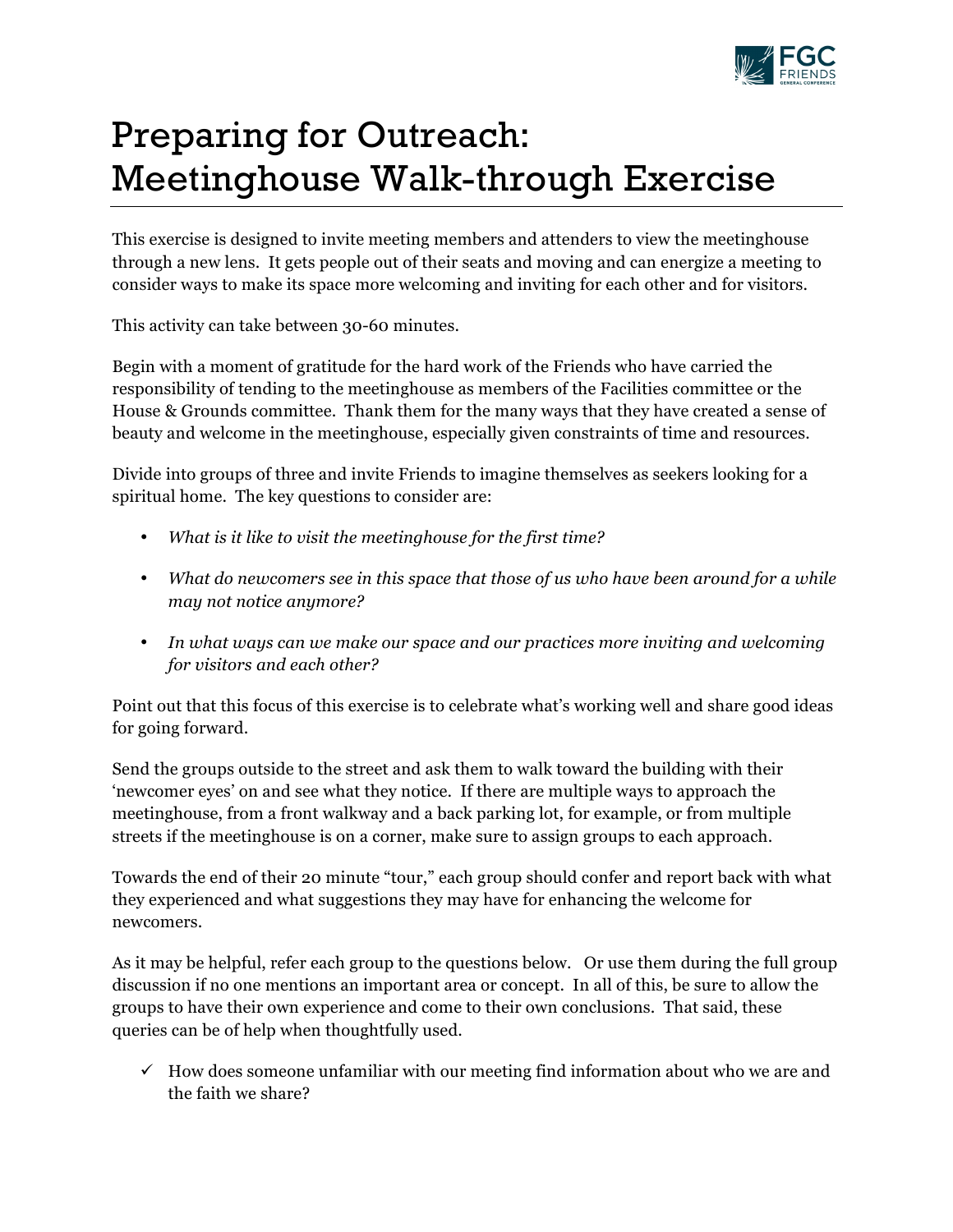

- $\checkmark$  Are directions to the meeting clear? What about public transportation?
- $\checkmark$  What about way-finding signage? How many "*Do not . . .*" signs do we encounter?
- $\checkmark$  What does the sign on the meetinghouse say? Is it clear that visitors are welcome? Is the wording understandable to a visitor who does not speak "Quakerese"? Could phrases like "Monthly Meeting," "First Day," or "Religious Society of Friends" be translated into contemporary language?
- $\checkmark$  Is it clear where visitors can park? Is it clear what entrance to use?
- $\checkmark$  How accessible is the meetinghouse to people with limited mobility or other special needs?
- $\checkmark$  Does the meetinghouse look well cared for? Would a fresh coat of paint be useful? How's the roof? What do the landscaping, exterior, and interior of the building say about how the meeting cares about its property?
- $\checkmark$  On a Sunday morning, who's welcoming at the door? What do they say? Is there more than one person? Did the welcoming go beyond a greeting? Would a brief tour of the building be helpful, if there is time?
- $\checkmark$  What's the first thing you see when you enter? What do you want people to see? Is the area clean? Well lit? Cluttered?
- $\checkmark$  Is there a welcoming brochure? Other resources about the Quaker Way, Meeting for Worship, Programming for Children? Is the language approachable and inclusive?
- $\checkmark$  How are children made welcome? What is a "First Day School" anyway?
- $\checkmark$  Are the restrooms easy to find? What about the coffee? Is it clear where Meeting for Worship takes place? Is there adequate signage inside the Meetinghouse?
- $\checkmark$  Are there instructions as to what form our Quaker worship takes? How does a newcomer learn what is happening during Meeting for Worship?
- $\checkmark$  Are new comers alerted that they will be invited to stand and introduce themselves briefly? Is this optional?
- $\checkmark$  Are seekers acquainted with the library and various brochures? Are they given the newsletter? How does a newcomer learn about ways to get involved in the life of the meeting?
- $\checkmark$  What does the organization of our space say about our priorities as a community? Is history our priority? Spirituality? Activism? Outreach? Youth? Community?